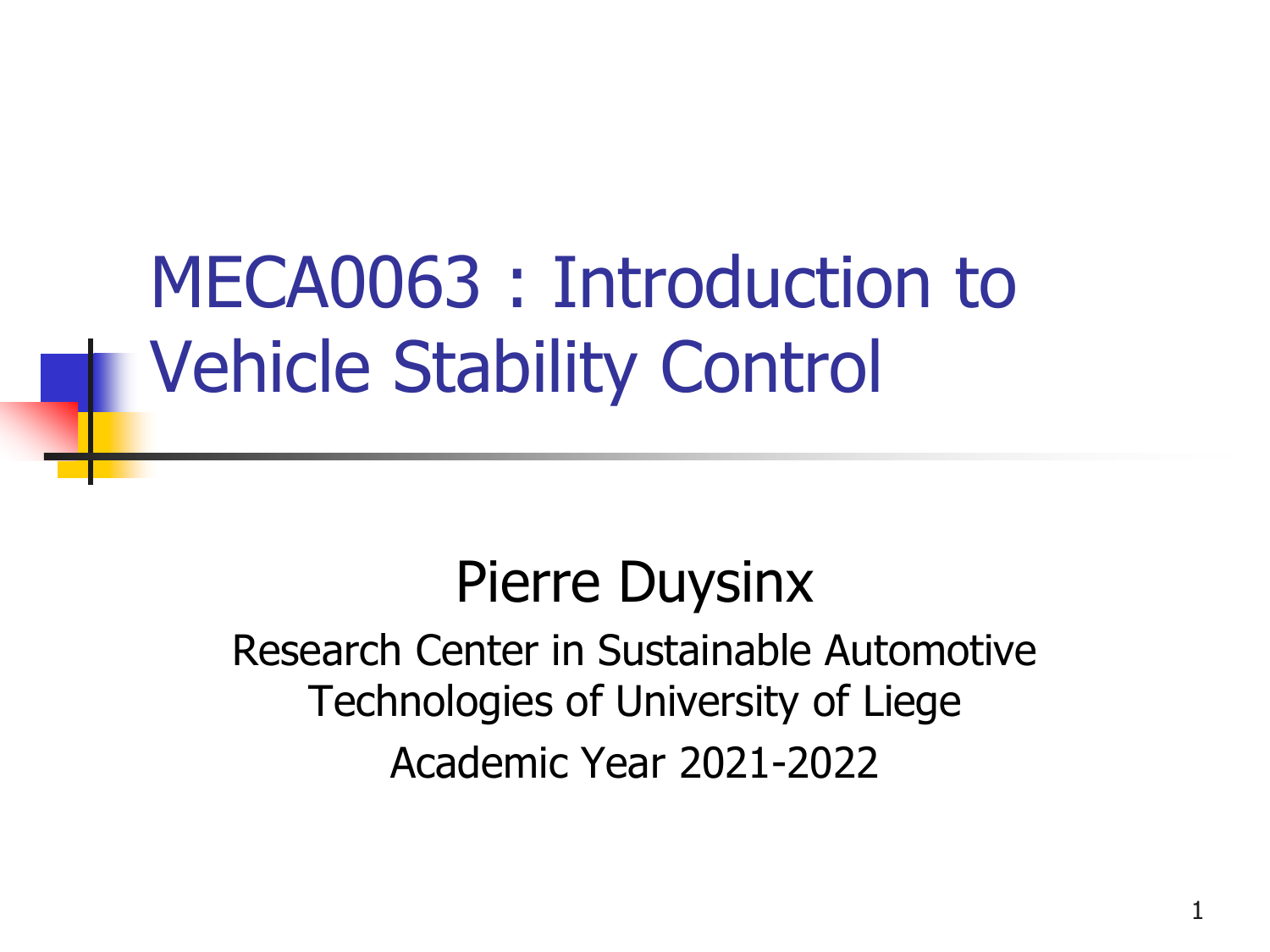### **Bibliography**

- T. Gillespie. « Fundamentals of vehicle Dynamics », 1992, Society of Automotive Engineers (SAE)
- W. Milliken & D. Milliken. « Race Car Vehicle Dynamics », 1995, Society of Automotive Engineers (SAE)
- **R. Bosch.** « Automotive Handbook ».  $5<sup>th</sup>$  edition. 2002. Society of Automotive Engineers (SAE)
- J.Y. Wong. « Theory of Ground Vehicles ». John Wiley & sons. 1993  $(2<sup>nd</sup>$  edition) 2001 (3rd edition).
- M. Blundel & D. Harty. « The multibody Systems Approach to Vehicle Dynamics » 2004. Society of Automotive Engineers (SAE)
- G. Genta. «Motor vehicle dynamics: Modelling and Simulation ». Series on Advances in Mathematics for Applied Sciences - Vol. 43. World Scientific. 1997.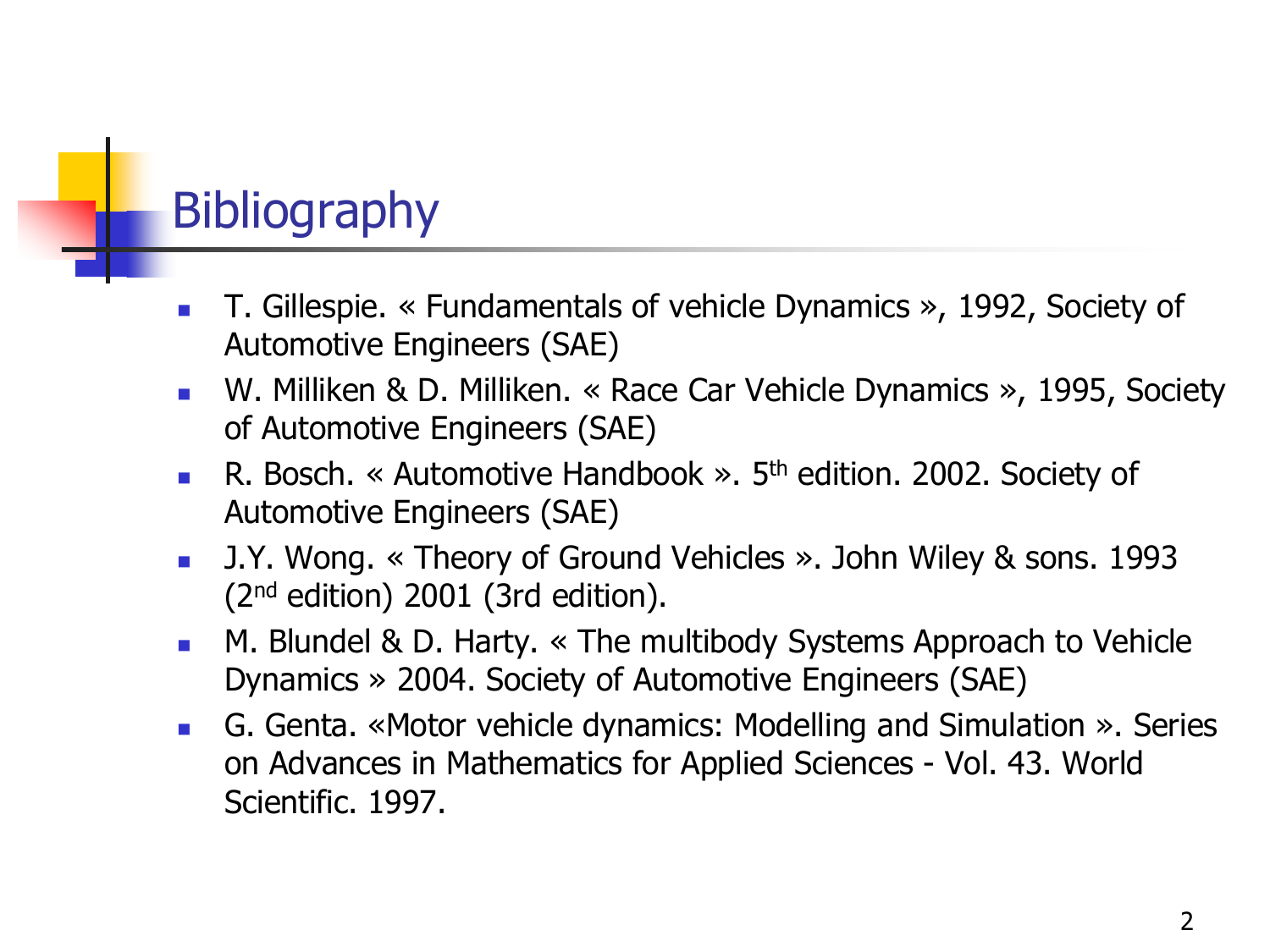UNDERSTANDING THE ESP Electronic Stability Program

DESCRIPTION OF THE ESP SYSTEM AND ITS OPERATION PRINCIPLES

### SIMPLE MODEL:

- 2-dof vehicle model
- Equations of the transient behaviour (lateral equilibrium)
- Extension of the model to include individual wheel brakings
- TOWARDS THE NUMERICAL SIMULATION :
	- The automobile as mechatronic system
		- Finite Element Multibody (SAMCEF-MECANO)
		- Integration of control systems
			- Sensors, control algorithms, actuators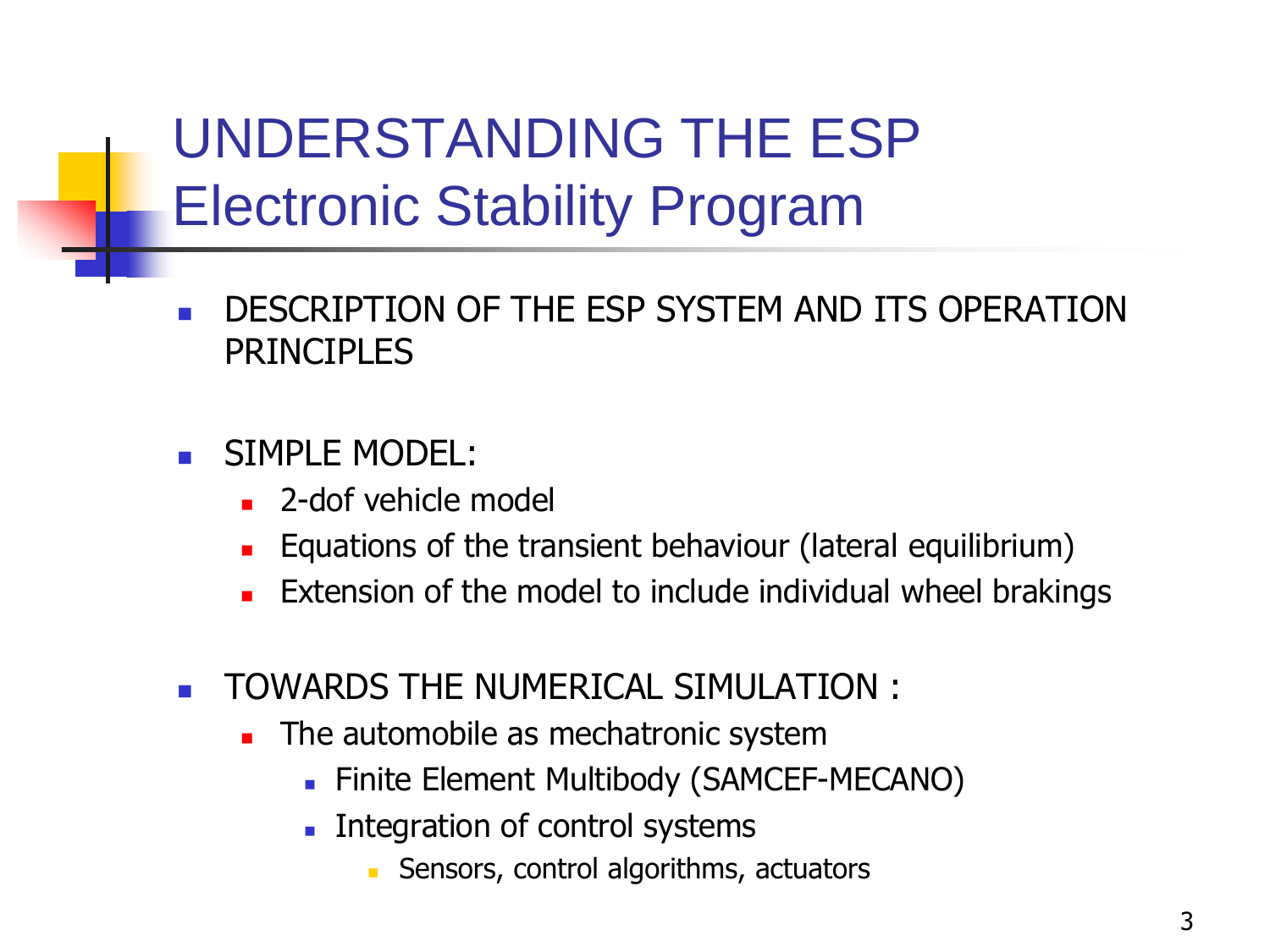## **FUNDAMETALS OF ESP**

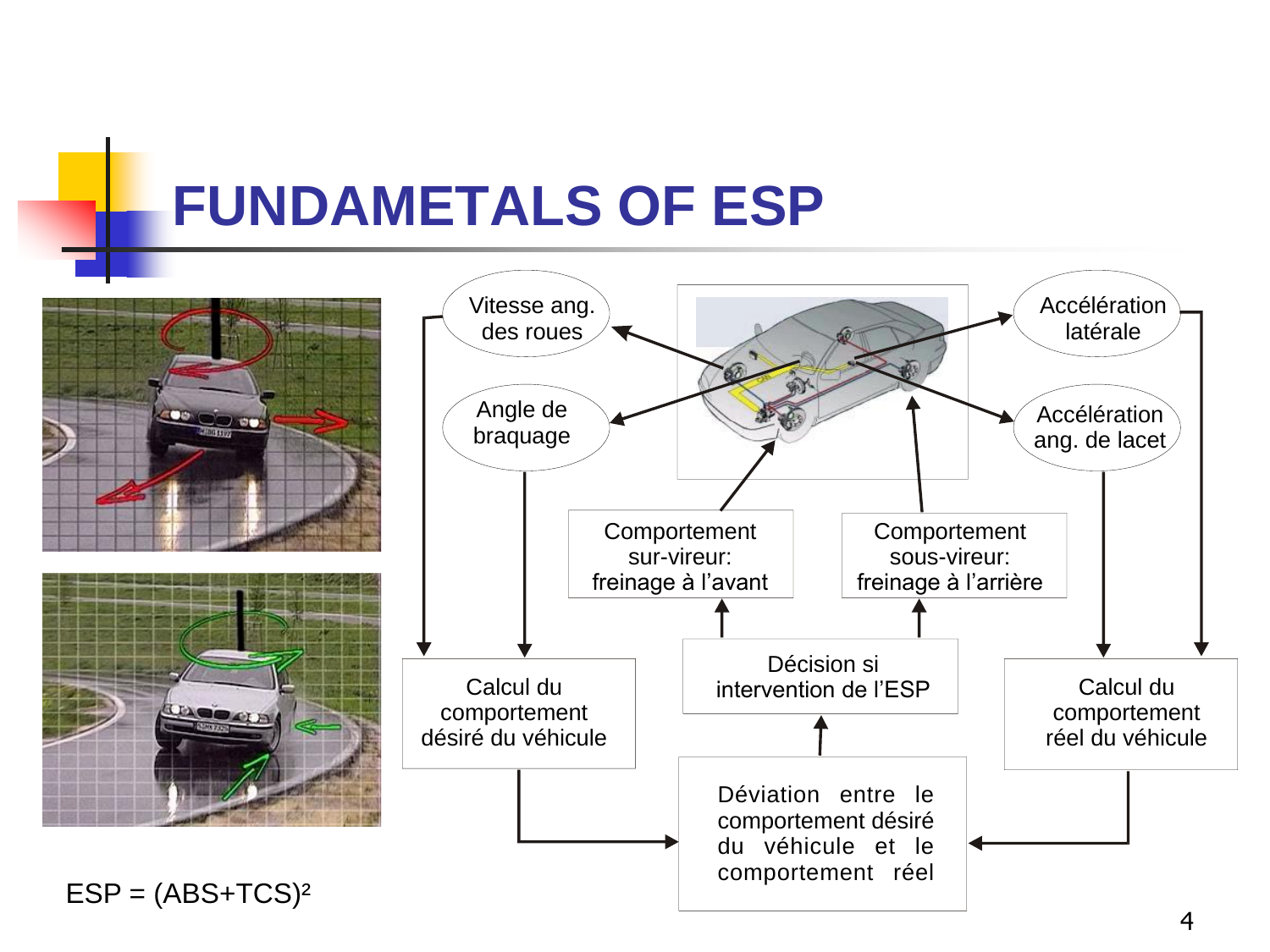# **INSTRUMENTATION OF ESP**

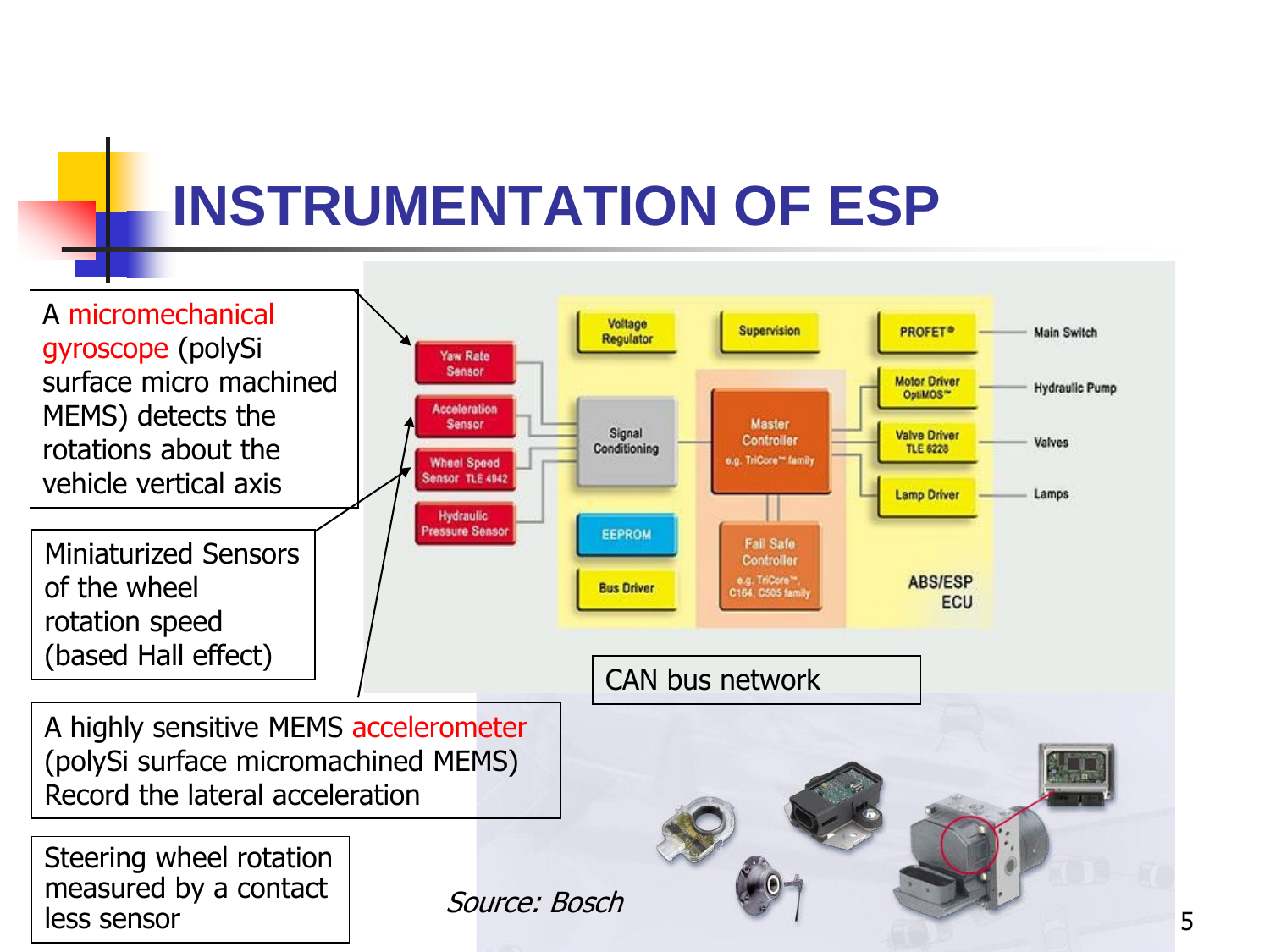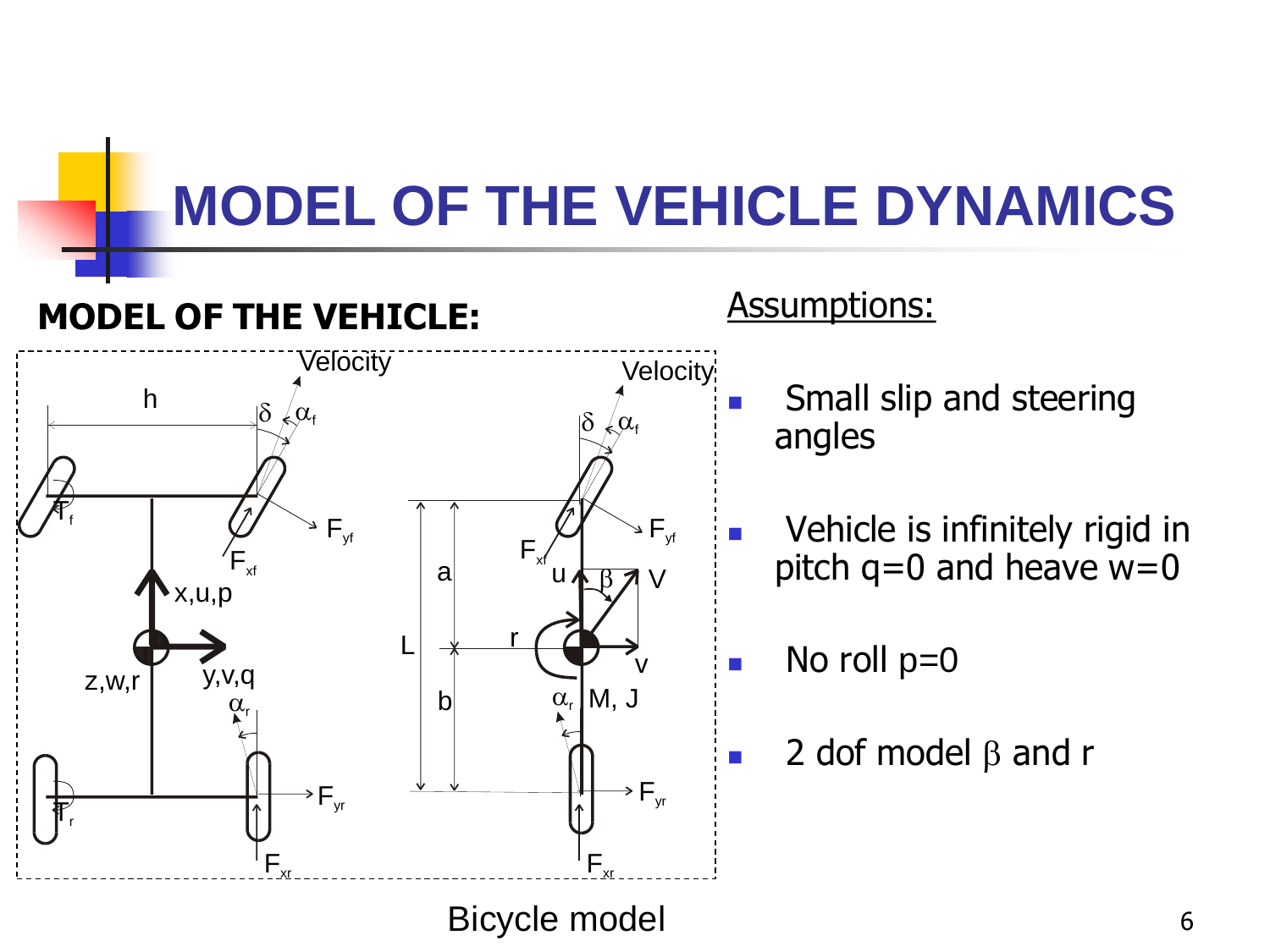Newton-Euler equilibrium equation in the non inertial reference frame of the vehicle body

$$
\sum \overrightarrow{F} = m \frac{d}{dt} \overrightarrow{V} + m \overrightarrow{\omega} \times \overrightarrow{V}
$$

$$
\sum \overrightarrow{T} = \frac{d}{dt} (J \overrightarrow{\omega}) + \overrightarrow{\omega} \times (J \overrightarrow{\omega})
$$

- Model with 2 dof  $\beta$  & r  $\vec{v} = [u \ v \ 0]^T$  $\vec{\omega} = [0 \ 0 \ r]^T$
- **E**quilibrium equations in  $F_y$  and  $M_z$ :

$$
F_y = m(\dot{v} + ru)
$$
  

$$
N = J_{zz}\dot{r}
$$

- Operating forces
	- Tyre forces
	- Aerodynamic forces (can be neglected here)

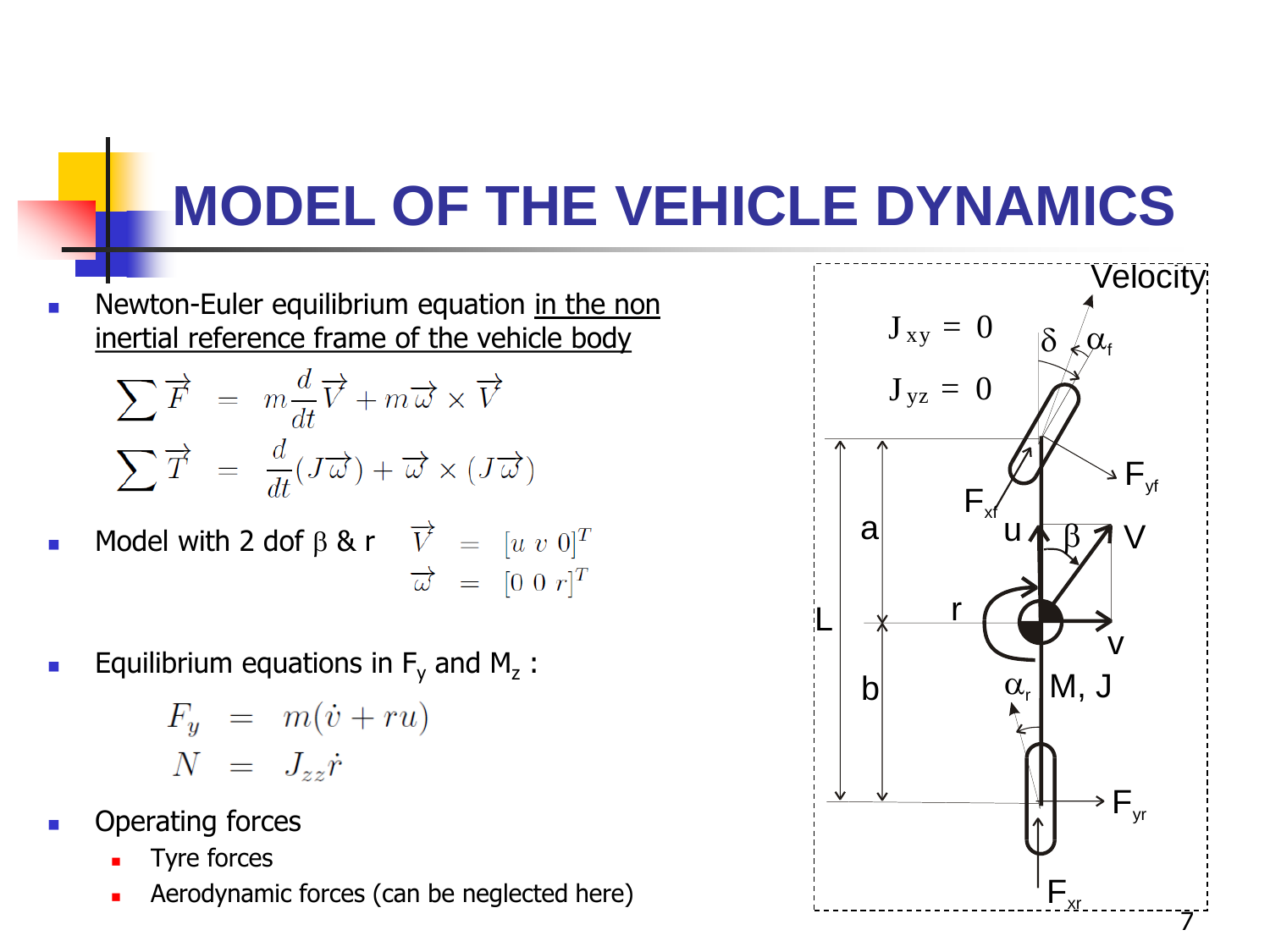The equilibrium equations along  $F_v$  and  $M_z$ writes:

 $m(\dot{v} + ru) = F_{yr} + F_{xf} \sin \delta + F_{yf} \cos \delta$  $J_{zz}\dot{r} = -F_{yr}c + F_{xf}\sin\delta b + F_{yf}\cos\delta b + T_{zf} + T_{zr}$ 

■ Use small angles assumptions (linearized motion)

 $\beta \in [0^{\circ}, 15^{\circ}]$   $\beta \simeq v/u$   $u = V \cos \beta \simeq V$  $\cos \delta \simeq 1 \quad \sin \delta \simeq \delta$ .  $v = V \sin \beta \simeq V \beta$ 

<sup>◼</sup> Linearized equations of motion of the 2 dof model

$$
mV(\dot{\beta} + r) = F_{yr} + F_{yf} + F_{xf} \delta
$$
  
\n
$$
J_{zz}\dot{r} = -F_{yr}c + F_{yf}b + F_{xf}\delta b + T_{zf} + T_{zr}
$$
  
\n
$$
mV(\dot{\beta} + r) = F_{yr} + F_{yf}
$$
  
\n
$$
J_{zz}\dot{r} = -F_{yr}c + F_{yf}b
$$

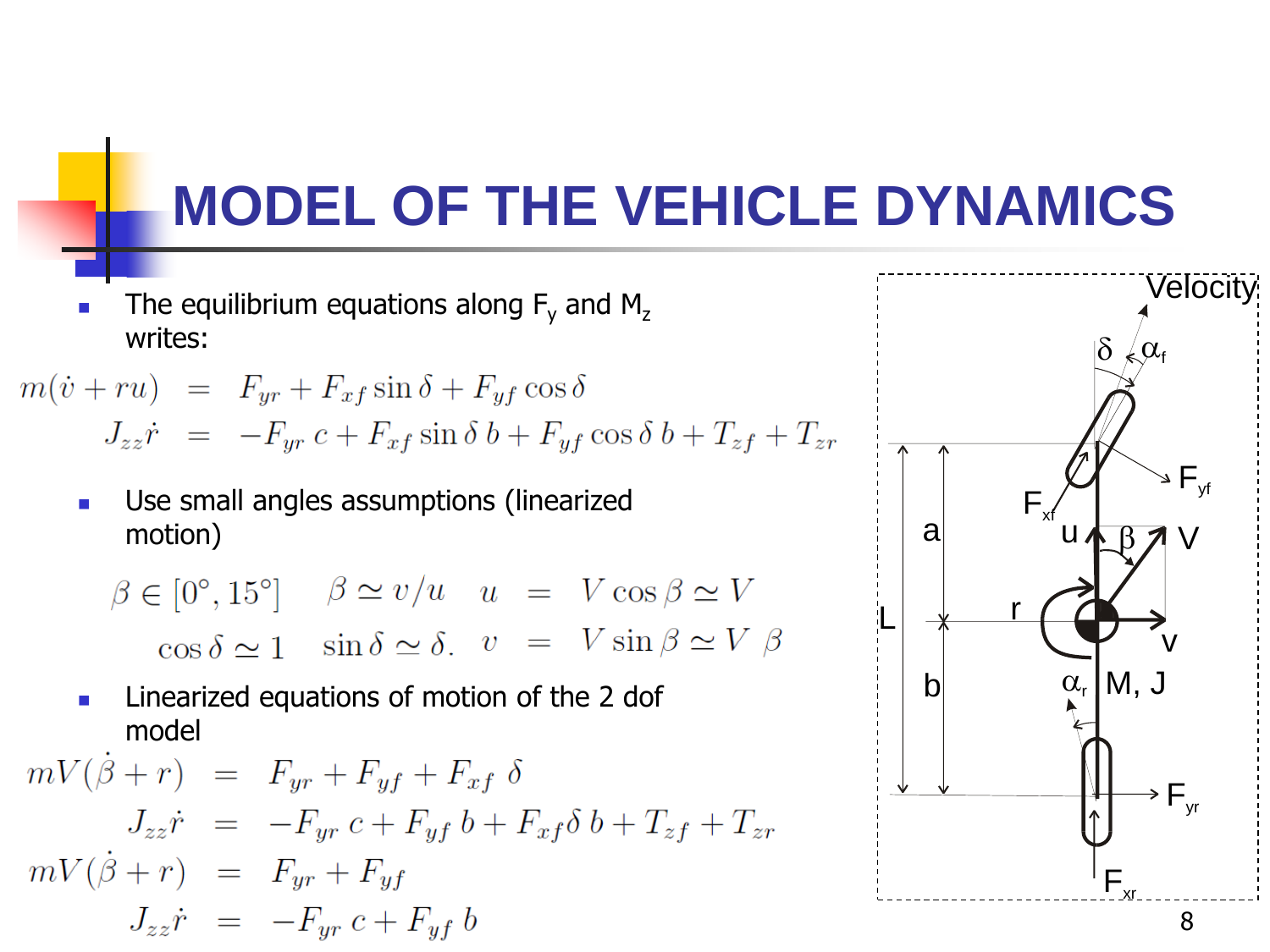■ Compatibility of slip angles and velocities:  $\mathbf{r}$ 

$$
\tan (\delta - \alpha_f) = \frac{br + v}{u}
$$

$$
\tan \alpha_r = \frac{cr - v}{u}
$$

■ Use small angles assumption

$$
\alpha_f \simeq \delta - \frac{br + v}{u}
$$

$$
\alpha_r \simeq \frac{cr - v}{u}
$$

$$
\beta \simeq v/u
$$

■ And so br  $\begin{vmatrix} \alpha_f & \simeq & \delta - \frac{\sigma}{V} \\ cr & \alpha \end{vmatrix}$  $\alpha_r$ 

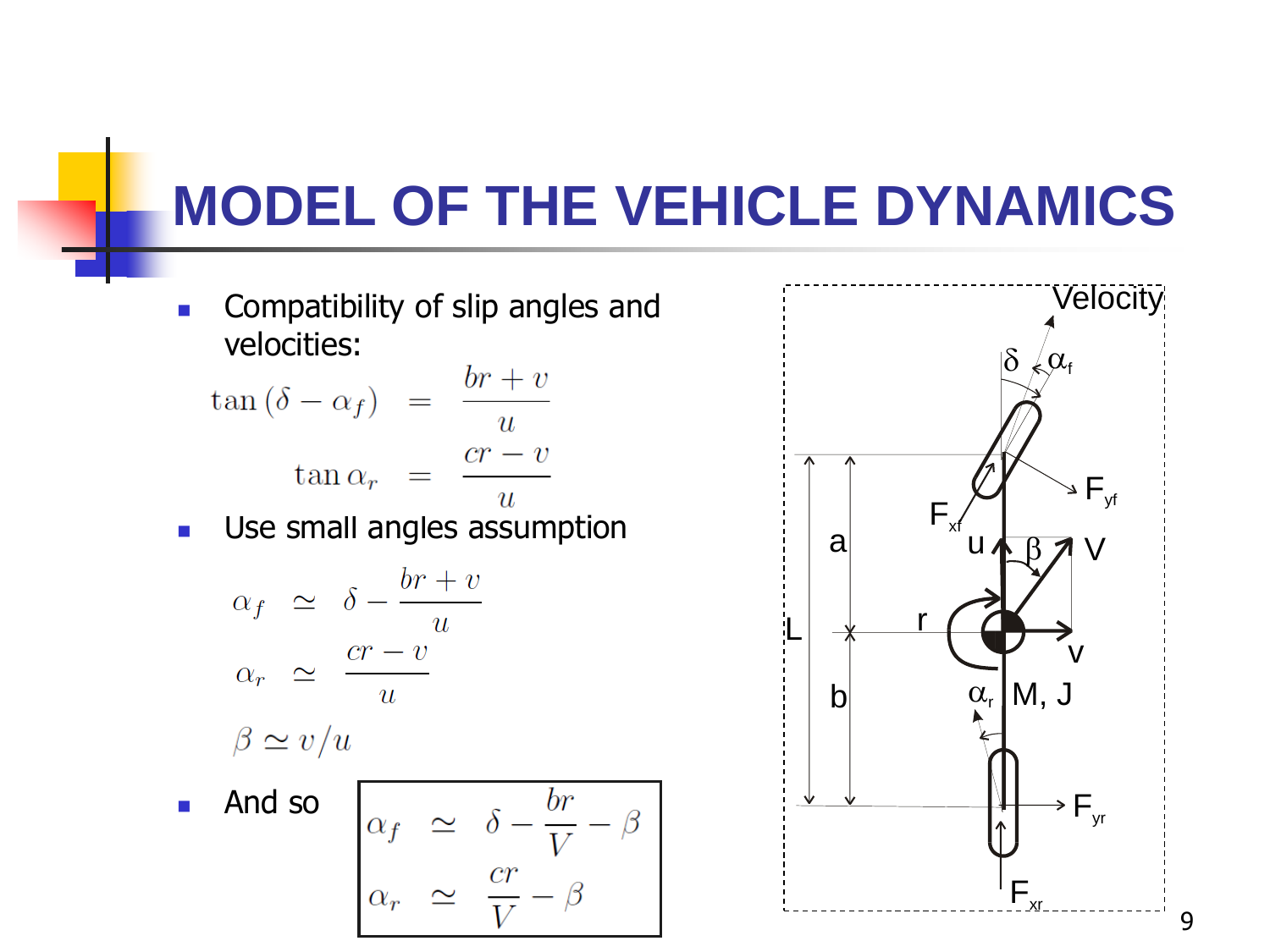Constitutive equations of the tyres

$$
F_{yf} = C_{\alpha f} \alpha_f \qquad F_{yr} = C_{\alpha r} \alpha_r
$$

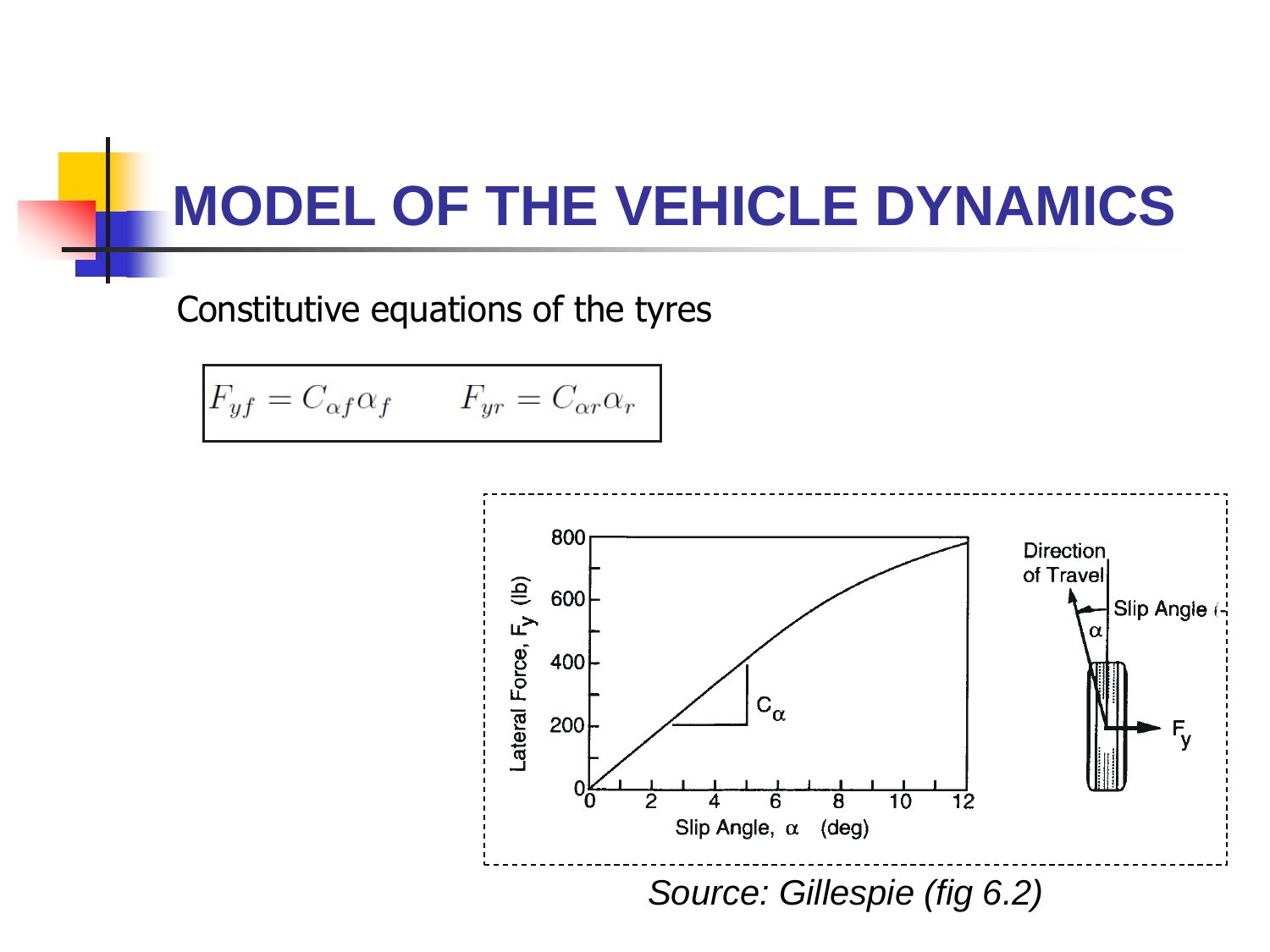**■** Introducing the constitutive equations into the equilibrium equations

$$
mV(\dot{\beta} + r) = F_{yr} + F_{yf}
$$

$$
J_{zz}\dot{r} = -F_{yr}c + F_{yf}b
$$

 $\blacksquare$  It comes

$$
mV(\dot{\beta} + r) = C_{\alpha r} \alpha_r + C_{\alpha f} \alpha_f
$$

$$
J_{zz}\dot{r} = -C_{\alpha r} \alpha_r c + C_{\alpha f} \alpha_f b
$$

■ Substitute the slip angles value by their value in terms in the velocities from compatibility relations

$$
mV(\dot{\beta} + r) = C_{\alpha r}(\frac{cr}{V} - \beta) + C_{\alpha f}(\delta - \frac{br}{V} - \beta)
$$

$$
J_{zz}\dot{r} = -C_{\alpha r}(\frac{cr}{V} - \beta) c + C_{\alpha f}(\delta - \frac{br}{V} - \beta) b
$$
11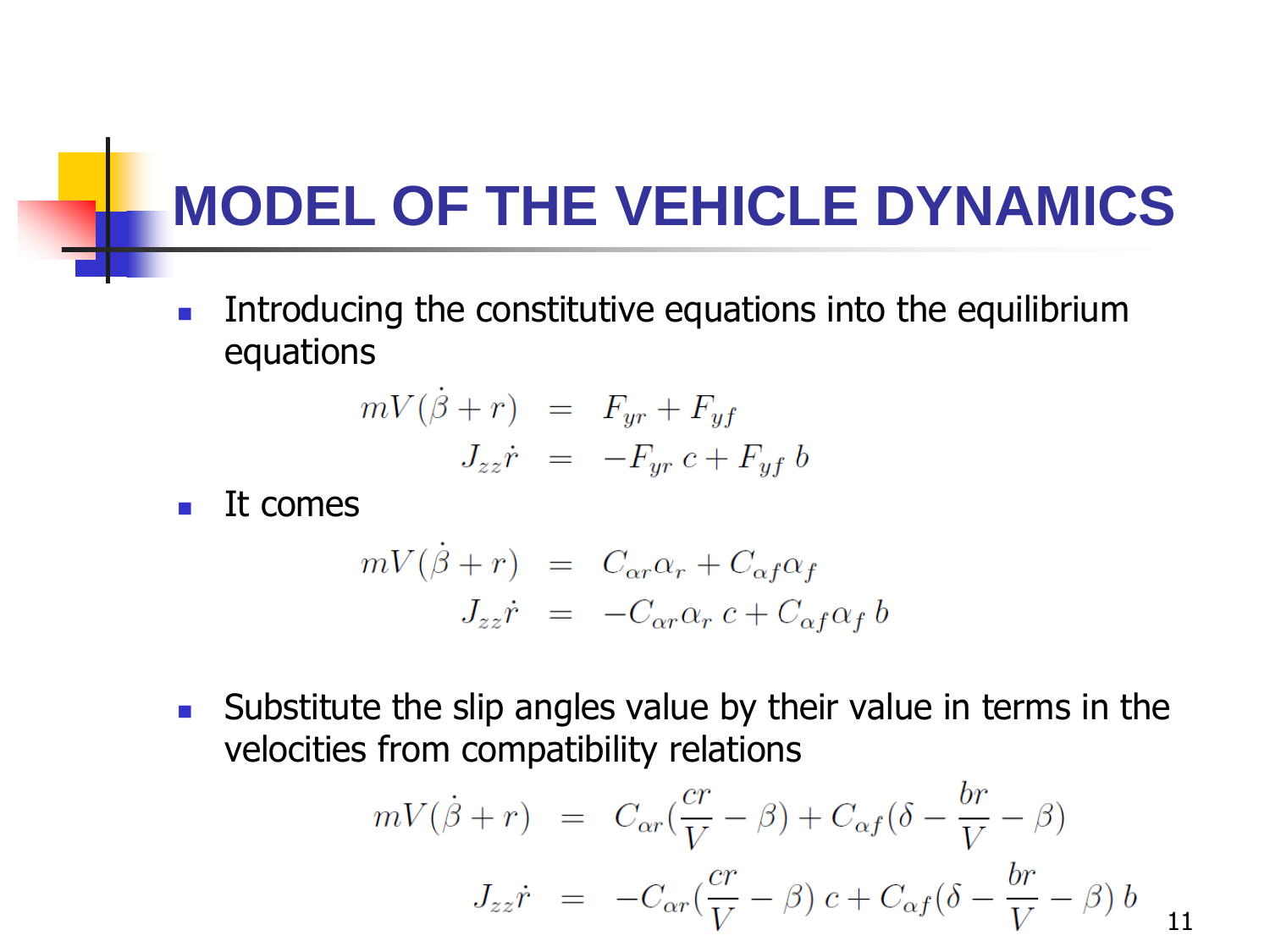■ Standard form of motion equations for the vehicle dynamics

$$
mV(\dot{\beta} + r) + (C_{\alpha f} + C_{\alpha r}) \beta + (b C_{\alpha f} - c C_{\alpha r}) \frac{1}{V} r = C_{\alpha f} \delta
$$
  

$$
J_{zz}\dot{r} + (b C_{\alpha f} - c C_{\alpha r}) \beta + (b^2 C_{\alpha f} + c^2 C_{\alpha r}) \frac{1}{V} r = b C_{\alpha f} \delta
$$

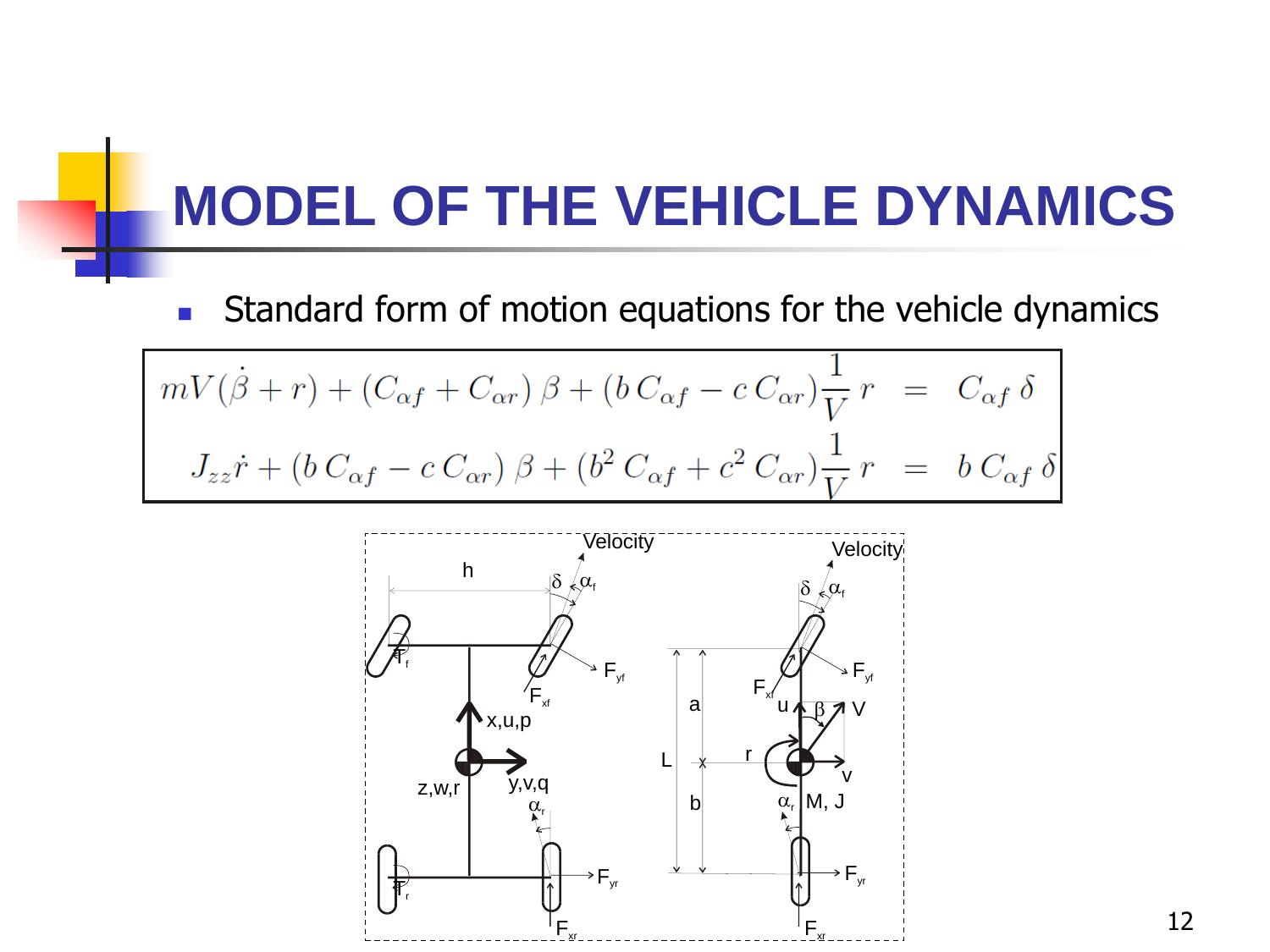## **ADAPTATION OF VEHICLE DYNAMICS MODEL TO ESP**

- ESP system (Electronic Stability Program) :
	- Apply individual braking forces in each wheel
	- Develop a yaw torque about the vertical axis

$$
F_{xf} = -(F_{b,f,d} + F_{b,f,g})
$$
  
\n
$$
M_z = +F_{b,f,d} t/2 - F_{b,f,g} t/2 + F_{b,r,d} t/2 - F_{b,r,g} t/2
$$

#### <sup>◼</sup> Equations of motion

$$
mV(\dot{\beta} + r) + (C_{\alpha f} + C_{\alpha r})\beta + (bC_{\alpha f} - cC_{\alpha r})\frac{1}{V}r =
$$
  
\n
$$
C_{\alpha f} \delta - (F_{b,f,d} + F_{b,f,g}) \delta
$$
  
\n
$$
J_{zz}\dot{r} + (bC_{\alpha f} - cC_{\alpha r})\beta + (b^2C_{\alpha f} + c^2C_{\alpha r})\frac{1}{V}r =
$$
  
\n
$$
b C_{\alpha f} \delta + M_z + (F_{b,f,d} + F_{b,f,g}) b \delta
$$

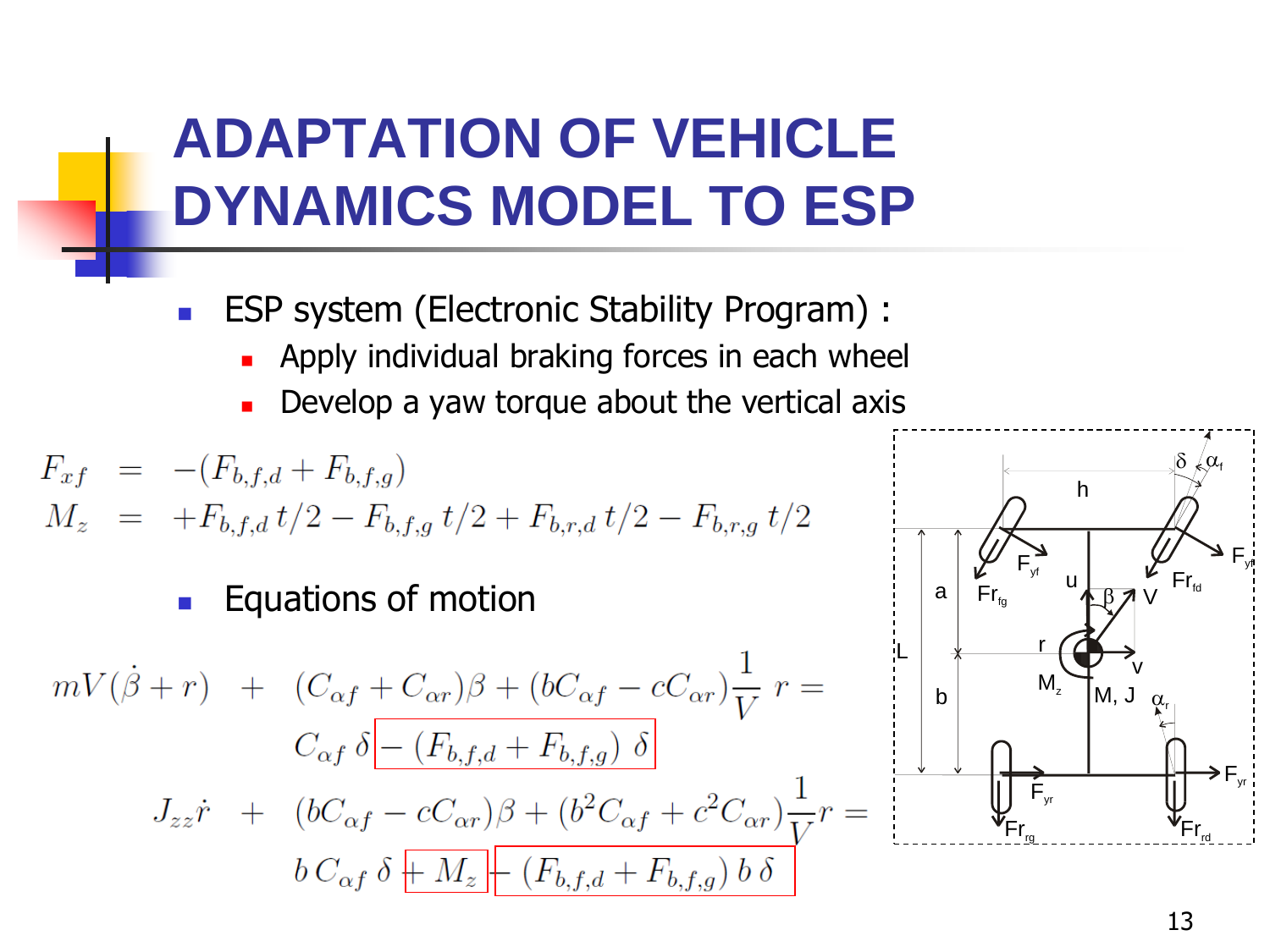## **UNDERSTANDING THE ESP**

### Brake a **front wheel** produces: –An aligning torque

–A torque that tends to reduce the body slip

–A lateral force that tends to deport the vehicle

$$
mV(\dot{\beta} + r) + (C_{\alpha x} + C_{\alpha x})\beta + (bC_{\alpha f} - cC_{\alpha r})\frac{1}{V}r =
$$
  
\n
$$
C_{\alpha f} \delta \times (F_{b,f,d} + F_{b,f,g}) \delta
$$
  
\n
$$
J_{zz}\dot{r} + (bC_{\alpha f} - c\alpha_{\alpha r})\beta + (b^2C_{\alpha f} + c^2C_{\alpha r})\frac{1}{V}r =
$$
  
\n
$$
b C_{\alpha f} \delta + M_z - (F_{b,f,d} + F_{b,f,g}) b \delta
$$

$$
F_{xf} = -(F_{b,f,d} + F_{b,f,g})
$$
  
\n
$$
M_z = +F_{b,f,d} t/2 - F_{b,f,g} t/2 + F_{b,r,d} t/2 - F_{b,r,g} t/2
$$

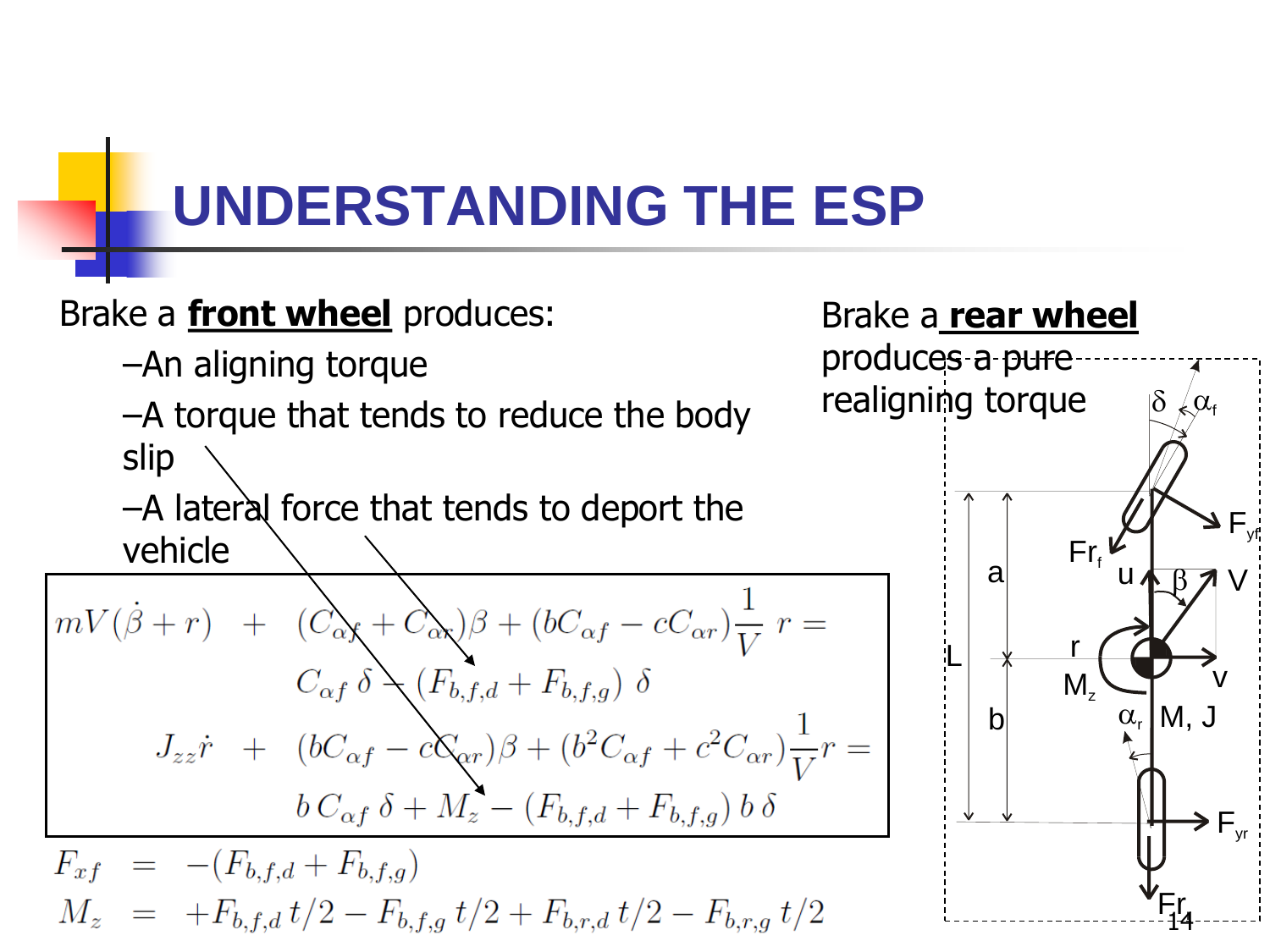## **UNDERSTANDING THE ESP**

#### **For an understeer trajectory:**

- The wheels of the front axle experience a larger side slip than rear wheels
- The front axle is deported towards the outer of the turn
- The ESP actuate the braking of the rear wheels, here the interior rear wheel to develop an aligning torque to come back on the desired trajectory

#### For an oversteer trajectory:

- The rear axles tends to be deported to the outer of the turn
- The rear wheels have a higher side slip compared to the front wheels
- The ESP uses the braking of the front wheels that is a braking on the outer front wheel in order to come back on the ideal trajectory. The state of the state of the state of the state of the state of the state of the state of the state of the state of the state of the state of the state of the state of the state of the state of the state of th

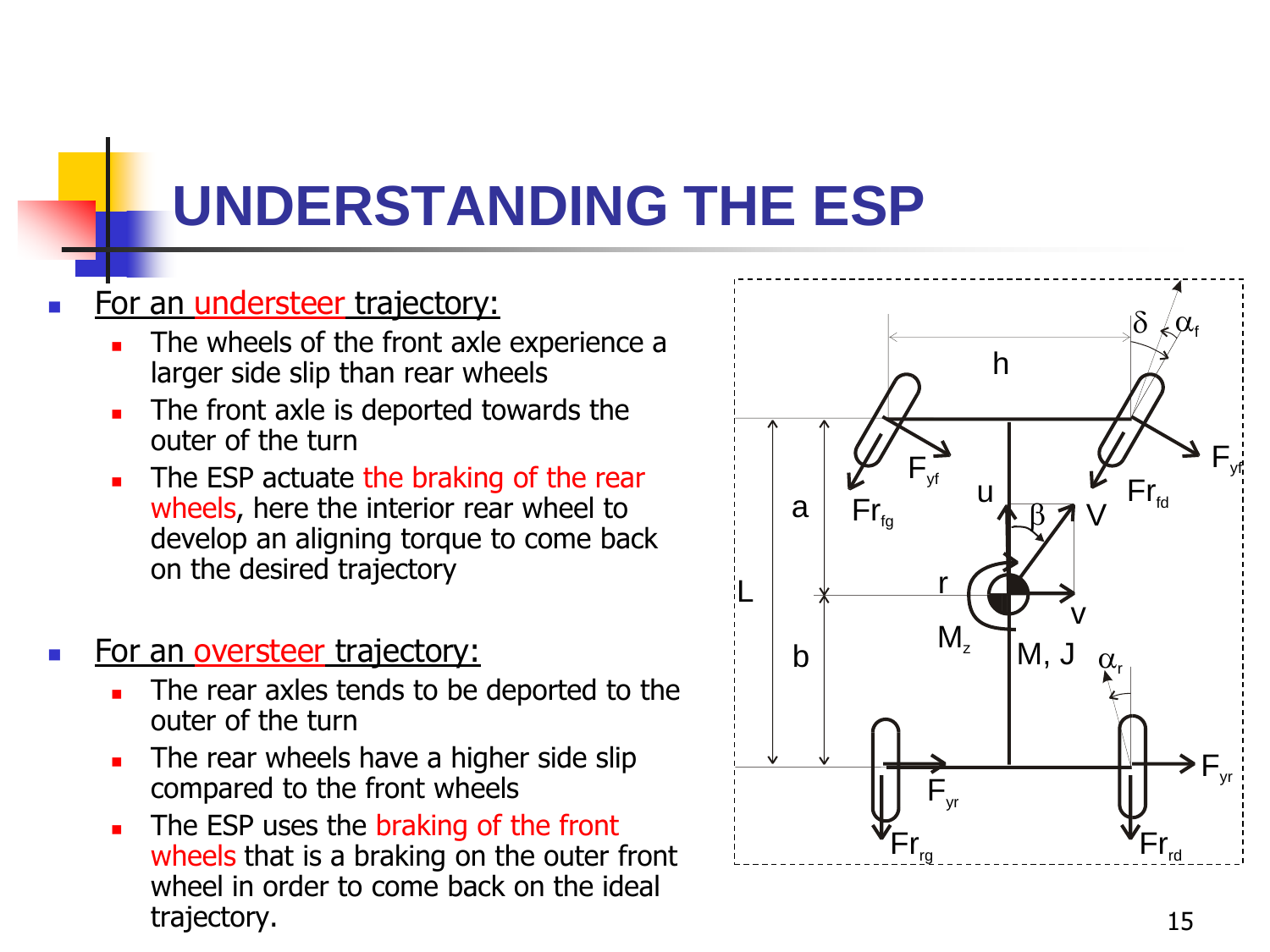# **UNDERSTANDING THE ESP**

### Understeer trajectory:

The front wheels are sliding and the front axle is deported to the outer of the turn.

The ESP actuates the rear wheel braking in the inner side of the turn.

#### Oversteer trajectory:

The rear axle tends to slide towards the outer of the turn.

The ESP systems reacts by braking the front wheel that is in the outer side of the turn.